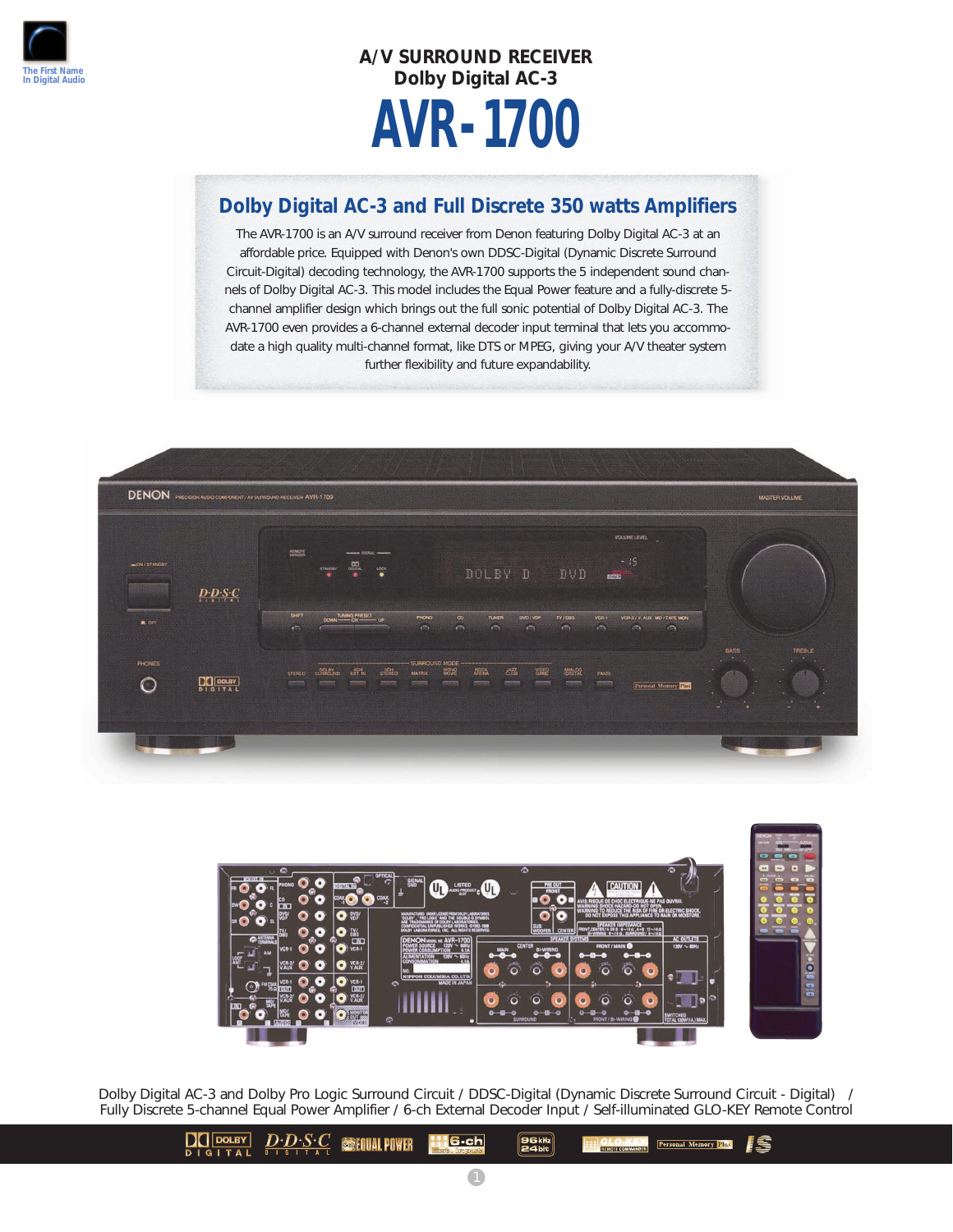

### **The Full Discrete 5-channel Equal Power Amplifier**

AVR-1700 offers a full discrete 5-channel power amplifier to support the dynamic performance of the Dolby Digital AC-3 sound signal from DVD. All channels have an equal power output of 70 watts (8 ohms, 20Hz - 20kHz, THD 0.05%) and are configured as independent monaural amplifiers. This construction enables the AVR-1700 to produce dynamic realism through its high-current capability and to recreate a nuanced surround sound effect via superior channel separation.

#### **DDSC-Digital (Dynamic Discrete Surround Circuit-Digital)**

Since surround signals are all processed in the digital domain, the AVR-1700 is equipped with a newly-developed, sophisticated, high-performance DSP circuit with "Full Block Floating Point" calculations for the Dolby Digital AC-3 and Dolby Pro Logic decoders and Surround Simulator.



#### **Dynamic Discrete Surround Circuit-Digital Block Diagram**

#### **96 kHz, 24-bit Audio D/A Converters**

The AVR-1700 is equipped with 96 kHz, 24-bit audio D/A converters. The D/A converters feature 96 kHz, 24-bit audio performance to meet the highest specification level of DVD Video.

#### **6-channel External Decoder Input**

#### **Versatile Speaker Terminals**

Binding Post Speaker Terminals for All Channels Two Pairs of Front Speaker Terminals for Bi-Wiring Center Speaker Terminals for Bi-Wiring

#### **Functions for Easy Operation**

#### **Self-illuminated GLO-KEY Remote Controller with Easy Recognition Layout**

The remote controller of AVR-1700 features the "Self-illuminated GLO-KEY" for frequently used functions, and it gives you ease of use even in the dark. It also comes with four powerful functions: System Call, System Remote Control, Pre-Memory, and Programming. If several A/V components are connected to the AVR-1700, this single controller can operate the entire system, even if the components are not of DENON make.

#### **Personal Memory Plus Dot Matrix Display**

The AVR-1700 is equipped with a dot matrix display with greater resolution to ensure that operating status and other alpha-numeric characters are easy to read.

## **Frequency Synthesis Tuning**

40-Station AM/FM Random Preset Memory Tuning / Auto Preset Memory

## **Other Features**

Video Select Switch / PRE OUT Terminals / All Channel Level Control / 6 Surround Modes / Tone Control / Two Switched AC Outlets

#### **Input/Output Terminals for Every A/V System**

**Audio Inputs 1 Digital (Optical) Input OPTICAL 2 Digital (Coaxial) Inputs COAXIAL 9 Analog Inputs** PHONO, CD, TUNER, DVD/VDP, TV/DBS, VCR-1, VCR-2/V-AUX, MD/TAPE, and 6-channel External Decoder Input

**Audio Outputs 4 Analog PRE Terminals** FRONT L/R, CENTER, SUBWOOFER **3 Analog REC Terminals** VCR-1, VCR-2/V-AUX, MD/TAPE

2

**Video Inputs 4 Composite Inputs** DVD/VDP, TV/DBS, VCR-1, VCR-2/V-AUX

> **Video Outputs 3 Composite Outputs** VCR-1, VCR-2/V-AUX, MONITOR